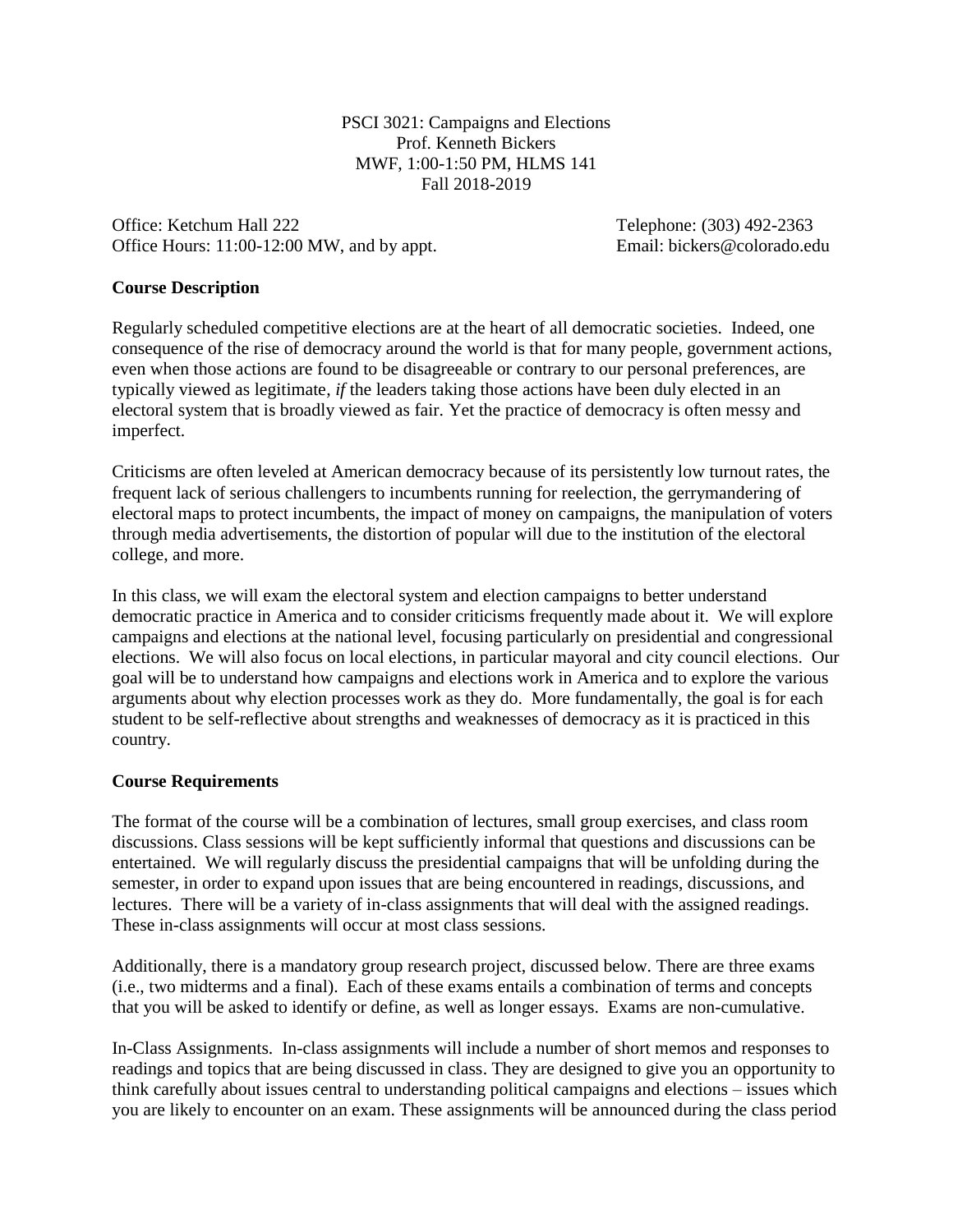in which they are assigned, and will be graded using a dichotomous scale of satisfactory or unsatisfactory. A satisfactory grade means that the assignment was seriously attempted. Not being present for an assignment will produce a grade of unsatisfactory. With the exception of absences that have been excused in advance (such as for a university sponsored athletic event or a documented illness) in-class assignments cannot be made up.

Group Research Projects. Each student will be required to work in a group generally involving three students to produce a research project. The question for these research projects is whether the 2018 election cycle is likely to constitute a "wave election". Each group will be assigned at random a sample of congressional districts. With reference to the districts in its sample, the group will research the factors typically associated with wave elections to determine whether 2018 is likely to offer average prospects for challengers to incumbents, somewhat strong prospects for challengers, or very strong prospects for challengers. All groups will use a common data collection instrument that we will develop as a class activity. Groups will turn in both the data that have been collected (using a common Excel format) and a research paper describing the results of the research. In general, the research papers should be approximately 8-10 pages in length, excluding any pages used for tables or figures. These papers should be double-spaced, using a ten or twelve point font. They will be graded for substantive content, clarity, and grammatical precision. Papers will be penalized one full grade if they are not turned in at the assigned time on the day they are due. A full letter grade reduction will be taken if the research product is submitted after the 10:00 pm deadline and for each three days that go by until it is turned in. Additional specifics about the research papers will be provided in class.

Additionally, each student will submit individually to me a completed form that describes the relative work load of each member of the group. This form will ask you to indicate the approximate percentage of effort engaged in by each member of your group. It will also ask you to provide a short narrative describing the division of labor in researching and preparing the group's research products. In cases, where the percentages assigned are approximately equal, the same grade will be given to each member of the group. In cases, where percentages diverge by non-trivial amounts, grades may be adjusted up or down so as to deal with problems of free-riding by members of the group.

The overall grade for the course will be determined as follows:

| In-class assignments and discussions | 14% |
|--------------------------------------|-----|
| Midterm exam 1                       | 20% |
| Midterm exam 2                       | 20% |
| Final exam                           | 23% |
| <b>Group Research Papers</b>         | 23% |
|                                      |     |

Policies. Assignments will be penalized one full grade if they are not turned in by the assigned deadline. A full letter grade reduction will be taken for each three days that goes by until the assignment is turned in. Please note that the penalty for late submission of the completed survey instruments is a TWO grade reduction in a student's research paper grade.

A word about my grading policy. No matter how careful, instructors sometimes make mistakes in grading. For that reason, I have an automatic regrade policy, subject to a couple of restrictions. I will be happy to regrade any exam or paper. I ask, however, that you hold on to any item for at least 24 hours after it is returned to you before asking for a regrade. Any request for a regrade must be made within one week after the exam is returned to you, after which no regrading will be done. Should you feel that an assignment has been misgraded, I encourage you to take advantage of this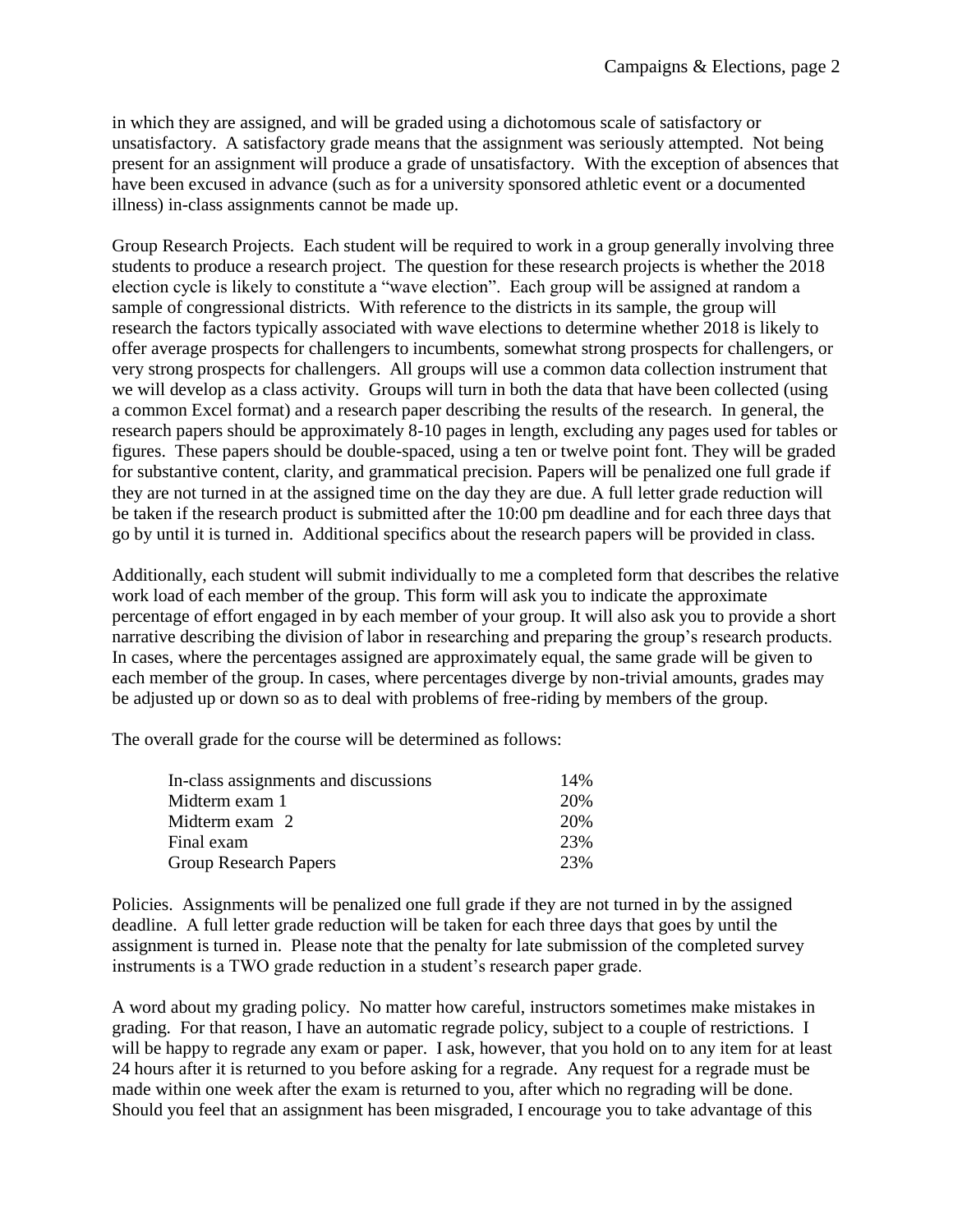policy. Ordinarily, the entire exam or paper will be regraded, which means that the grade may go up, go down, or stay the same.

This course tackles subjects that are sometimes viewed as controversial. It is incumbent on every participant in the class (instructor and students alike) to strive to maintain an environment that is conducive to learning. We should always remember that people bring differences with them into the classroom and that these differences should be respected. It is imperative that each of us maintain civility when asking questions and making comments. Likewise, questions and comments by others should be treated with civility at all times.

## **UNIVERSITY POLICIES – REQUIRED SYLLABUS STATEMENTS**

*Accommodation for Disabilities.* If you qualify for accommodations because of a disability, please submit your accommodation letter from Disability Services to your faculty member in a timely manner so that your needs can be addressed. Disability Services determines accommodations based on documented disabilities in the academic environment. Information on requesting accommodations is located on the [Disability Services website.](http://www.colorado.edu/disabilityservices/students) Contact Disability Services at 303-492-8671 or [dsinfo@colorado.edu](mailto:dsinfo@colorado.edu) for further assistance. If you have a temporary medical condition or injury, see [Temporary Medical Conditions](http://www.colorado.edu/disabilityservices/students/temporary-medical-conditions) under the Students tab on the Disability Services website.

*Classroom Behavior.* Students and faculty each have responsibility for maintaining an appropriate learning environment. Those who fail to adhere to such behavioral standards may be subject to discipline. Professional courtesy and sensitivity are especially important with respect to individuals and topics dealing with race, color, national origin, sex, pregnancy, age, disability, creed, religion, sexual orientation, gender identity, gender expression, veteran status, political affiliation or political philosophy. Class rosters are provided to the instructor with the student's legal name. I will honor your request to address you by an alternate name or gender pronoun. Please advise me of this preference early in the semester so that I may make appropriate changes to my records. For more information, see the policies on [classroom behavior](http://www.colorado.edu/policies/student-classroom-and-course-related-behavior) and the [Student](http://www.colorado.edu/osccr/)  [Code of Conduct.](http://www.colorado.edu/osccr/)

*Honor Code.* All students enrolled in a University of Colorado Boulder course are responsible for knowing and adhering to the Honor Code. Violations of the policy may include: plagiarism, cheating, fabrication, lying, bribery, threat, unauthorized access to academic materials, clicker fraud, submitting the same or similar work in more than one course without permission from all course instructors involved, and aiding academic dishonesty. All incidents of academic misconduct will be reported to the Honor Code [\(honor@colorado.edu\)](mailto:honor@colorado.edu); 303-492-5550). Students who are found responsible for violating the academic integrity policy will be subject to nonacademic sanctions from the Honor Code as well as academic sanctions from the faculty member. Additional information regarding the Honor Code academic integrity policy can be found at the [Honor Code Office website.](https://www.colorado.edu/osccr/honor-code)

*Sexual Misconduct, Discrimination, Harassment and/or Related Retaliation.* The University of Colorado Boulder (CU Boulder) is committed to fostering a positive and welcoming learning, working, and living environment. CU Boulder will not tolerate acts of sexual misconduct (including sexual assault, exploitation, harassment, dating or domestic violence, and stalking),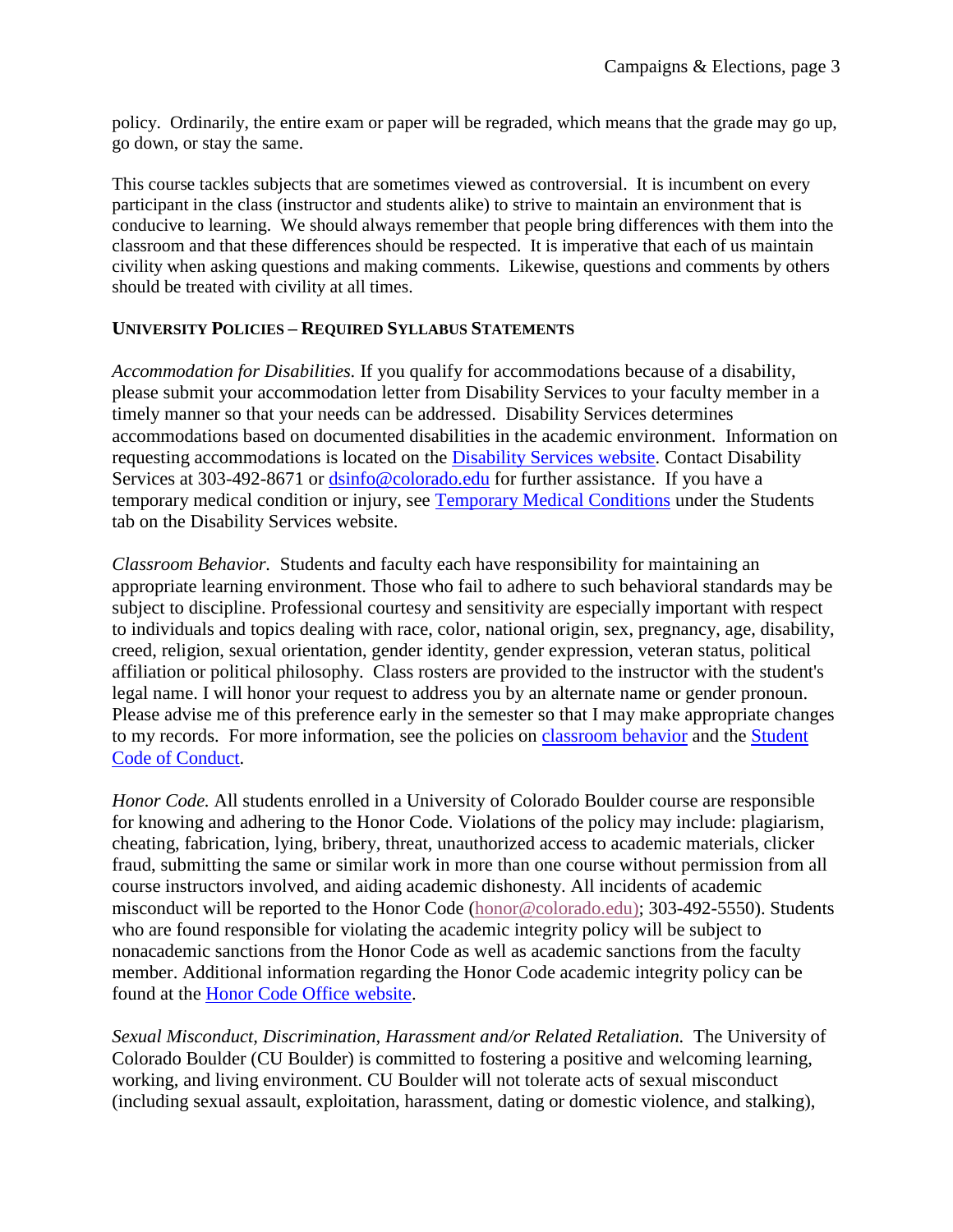discrimination, and harassment by members of our community. Individuals who believe they have been subject to misconduct or retaliatory actions for reporting a concern should contact the Office of Institutional Equity and Compliance (OIEC) at 303-492-2127 or

cureport@colorado.edu. Information about the OIEC, university policies, [anonymous reporting,](https://cuboulder.qualtrics.com/jfe/form/SV_0PnqVK4kkIJIZnf) and the campus resources can be found on the [OIEC website.](http://www.colorado.edu/institutionalequity/)

Please know that faculty and instructors have a responsibility to inform OIEC when made aware of incidents of sexual misconduct, discrimination, harassment and/or related retaliation, to ensure that individuals impacted receive information about options for reporting and support resources.

*Religious Holidays.* Campus policy regarding religious observances requires that faculty make every effort to deal reasonably and fairly with all students who, because of religious obligations, have conflicts with scheduled exams, assignments or required attendance. If you need an accommodation of any scheduled activity due to a conflict with a religious holiday or observance, please let me know in writing of the scheduling conflict at least two weeks prior to the date in question. I will help you work out a suitable accommodation. See the [campus policy](http://www.colorado.edu/policies/observance-religious-holidays-and-absences-classes-andor-exams)  [regarding religious observances](http://www.colorado.edu/policies/observance-religious-holidays-and-absences-classes-andor-exams) for full details.

All students enrolled in a University of Colorado Boulder course are responsible for knowing and adhering to [the academic integrity policy](http://www.alumniconnections.com/links/link.cgi?l=6835160&h=136804&e=UCBI-20151203180101) of the institution. Violations of the policy may include: plagiarism, cheating, fabrication, lying, bribery, threat, unauthorized access, clicker fraud, resubmission, and aiding academic dishonesty. All incidents of academic misconduct will be reported to the Honor Code Council [\(honor@colorado.edu;](mailto:honor@colorado.edu) 303-735-2273). Students who are found responsible of violating the academic integrity policy will be subject to nonacademic sanctions from the Honor Code Council as well as academic sanctions from the faculty member. Additional information regarding the academic integrity policy can be found at [http://honorcode.colorado.edu.](http://www.alumniconnections.com/links/link.cgi?l=6835161&h=136804&e=UCBI-20151203180101)

# **Course Materials**

This course involves a substantial amount of reading. For most class sessions, students will be expected to read chapters from books that have been assigned for the course and/or articles in political science journals. I reserve the right to change specific readings during the semester. At least a week's notice will be provided in such cases. Most of the journal articles will be available to you at the class Canvas site. These articles can also be found at Scholar.Google.Com. To access the text of articles on JStor and Scholar Google, you will need to use an on-campus computer or setup a VPN account for an off-campus computer. Information about setting up VPN accounts can be found at [http://www.colorado.edu/its/vpn/.](http://www.colorado.edu/its/vpn/)

Two books have been ordered for use in this course:

- Stephen C. Craig and David B. Hill. 2010. *The Electoral Challenge: Theory Meets Practice, 2d ed*. Washington, DC: CQ Press. (Available as a traditional paperback text or in Kindle e-reader form from Amazon.com).
- Gary C. Jacobson and Jamie L. Carson. 2015. *The Politics of Congressional Elections*, 9th ed. Longman. (Available only as a traditional paperback text).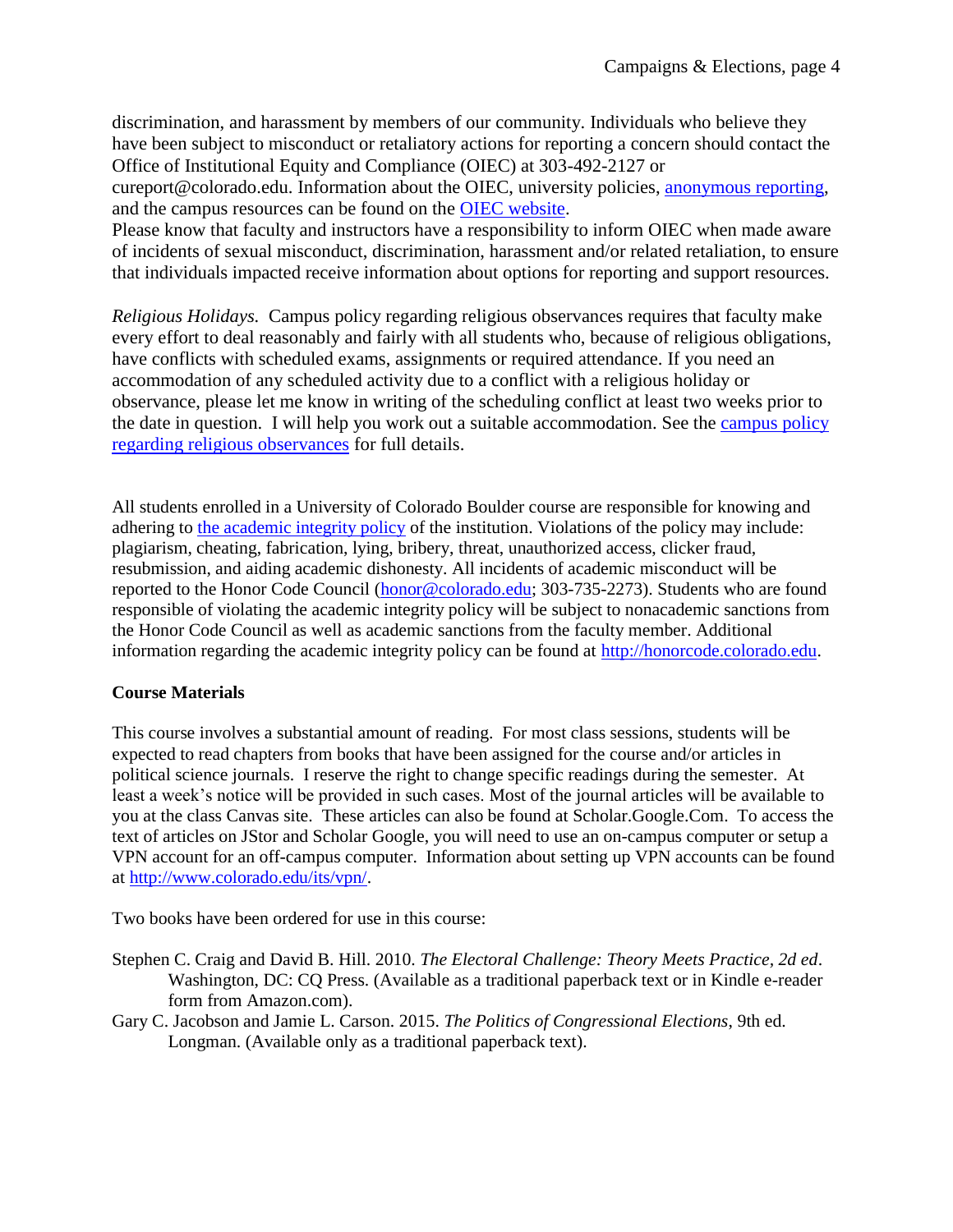## **Course Outline**

Week 1: August 27 & 29 (No class Friday, Aug. 31) Overview

| Topics: | Introduction and Course Overview                                      |
|---------|-----------------------------------------------------------------------|
|         | Tasks, expectations, grading                                          |
|         | Thinking as a scientist: empirical, not normative                     |
|         | Constitutional Design: the three branches                             |
|         | Federalism – historical versus contemporary forms of federalism $(s)$ |
|         | Types of governments in contemporary America                          |
|         | Election rules are methods for aggregating preferences                |
|         |                                                                       |

Readings: [US Constitution, Articles 1-4, Amendments 12, 15, 17, 19, 23, 24, 25, and 26](http://topics.law.cornell.edu/constitution)

Resources: Bickers, Kenneth, ["Scientific Method"](file:///C:/Users/Home%20Computer%20-%20Ken/Application%20Data/Microsoft/Excel/Scientific%20Method.pdf)

Week 2: September 5 & 7 –Types of Election Rules

Topics: Review of types of elections rules Pres. Nominating process for GOP versus Dems Electoral College: Simple plurality, weighted by population size US House and State Legislatures: Single Member Districts, w/ simple plurality, though sometimes plurality with runoff Senate, Governor: At-Large w/ simple plurality or plurality with runoff Local Variants: single member districts, multi-member at large districts. cumulative voting systems, nonpartisan versus partisan elections Electoral rules and their impact on election of women and minorities

Reading: Trounstine, Jessica, and Melody E. Valdini. "The Context Matters: The Effects of Single‐Member versus At‐Large Districts on City Council Diversity." *American Journal of Political Science* 52.3 (2008): 554-569. Brockington, David, et al. "Minority representation under cumulative and limited voting." *Journal of Politics* 60.04 (1998): 1108-1125.

Week 3: September 10-14 – Presidential Elections

| Topics: | Do Campaigns Matter (and When)?                                                   |
|---------|-----------------------------------------------------------------------------------|
|         | The Nominating Process                                                            |
|         | Nominating Conventions: GOP vs. Dem. party rules, delegates/super-delegates       |
|         | Readings: Thomas Holbrook. "Campaigns, National Conditions, and U.S. Presidential |
|         | Elections," American Journal of Political Science, v. 38, n. 4 (Nov., 1994),      |
|         | pp. 973-998.                                                                      |
|         | Michael John Burton, Daniel M. Shea, and William J. Miller, "Campaign             |
|         | Strategy" in <i>The Electoral Challenge</i> , with response by Charlie Black.     |
|         | James I. Lengle, Diana Owen, and Molly W. Sonner. "Divisive Nominating"           |
|         | Mechanisms and Democratic Party Electoral Prospects" Journal of Politics,         |
|         | Vol. 57, No. 2. (May, 1995), pp. 370-383.                                         |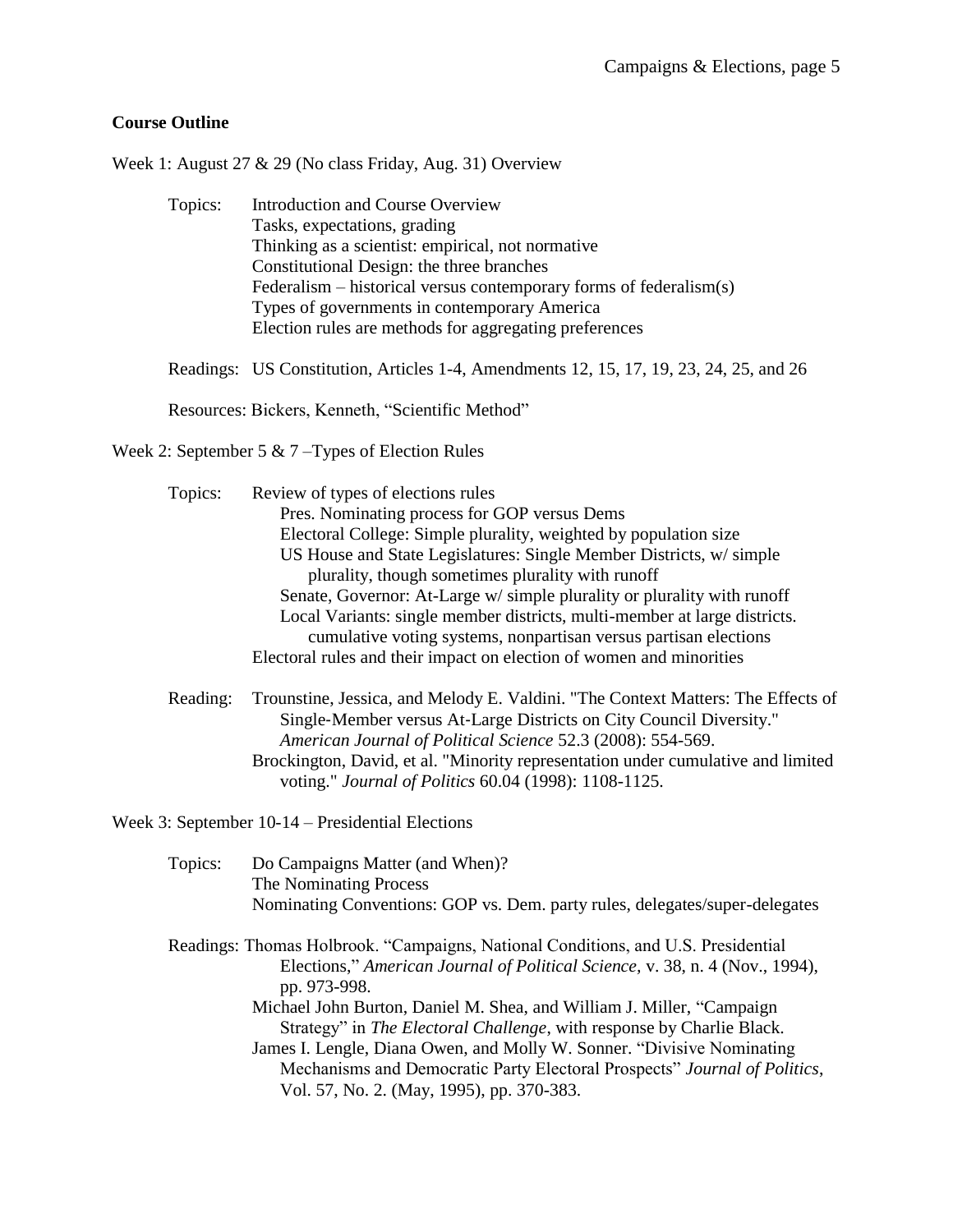- Stephen Ansolabehere and Gary King. "Measuring the Consequences of Delegate Selection Rules in Presidential Nominations" *Journal of Politics*, Vol. 52, No. 2. (May, 1990), pp. 609-621.
- Resource: [Overview of Nomination and General Election Processes](file:///C:/Users/Home%20Computer%20-%20Ken/Documents/FILES/Campaigns%20&%20Elections/Nominating%20versus%20General%20Election%20Process.pdf) [Nominating Events 2016](file:///C:/Users/Home%20Computer%20-%20Ken/Documents/FILES/Campaigns%20&%20Elections/Nominating%20Events%202008.doc)

Week 4: September 17-21 – Presidential Elections

| Topics: | Campaign finance in the nomination process         |
|---------|----------------------------------------------------|
|         | The General Election Process and Electoral College |
|         | Campaign finance in the general election process   |

- Readings: Barbara Norrander. "The Attrition Game: Initial Resources, Initial Contests and the Exit of Candidates During the US Presidential Primary Season" *British Journal of Political Science* Vol. 36 (2006), 487–507. Sunshine Hillygus and Simon Jackman. "Voter Decision Making in Election 2000: Campaign Effects, Partisan Activation, and the Clinton Legacy." *American Journal of Political Science* v. 47, n. 4 (Oct., 2003), pp. 583-596.
	- James C. Garand and T. Wayne Parent. "Representation, Swing, and Bias in U.S. Presidential Elections, 1872-1988," *American Journal of Political Science*, Vol. 35, No. 4. (Nov., 1991), pp. 1011-1031.

Week 5: September 24-28 –Presidential Elections, Introduction to Group Projects, Midterm 1

- Topics: Use of polls, media events, paid advertisements Introduction to research papers Sample Theory
- Readings: Daron R. Shaw. "The Methods behind the Madness: Presidential Electoral College Strategies, 1988-1996." *Journal of Politics,* Vol. 61, No. 4. (Nov., 1999), pp. 893-913. Sean Trende. "How to Speak Geek, Part 2: Probability." *Real Clear Politics*, October 28, 2015. [http://www.realclearpolitics.com/articles/2015/10/28/how\\_to\\_speak\\_geek\\_part\\_2\\_pr](http://www.realclearpolitics.com/articles/2015/10/28/how_to_speak_geek_part_2_probability_128578.html) [obability\\_128578.html.](http://www.realclearpolitics.com/articles/2015/10/28/how_to_speak_geek_part_2_probability_128578.html)

### **September 28 (Friday)** – **Midterm 1**

Week 6: October 1-5 - Congressional Elections

Topics: The Context of congressional elections Incumbency advantages, Vanishing Marginals, Quality Challengers Gerrymandering Introduction to regression analysis

Readings: Jacobson, chs. 1-4, 7 Alan O. Sykes, "An Introduction to Regression Analysis," The Inaugural Coase Lecture. http://www.law.uchicago.edu/files/files/20.Sykes\_.Regression.pdf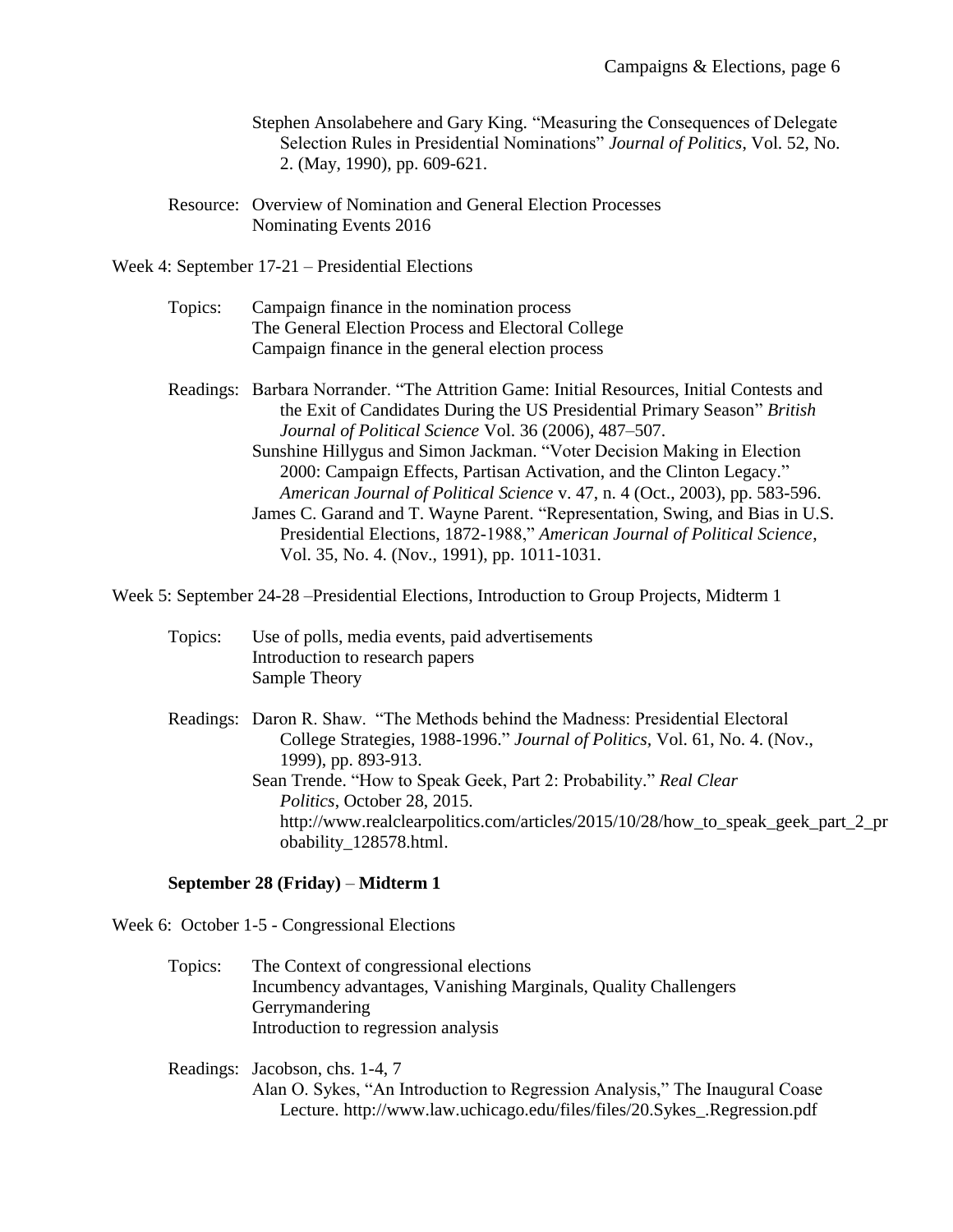Alan Abramowitz, Brad Alexander, and Matthew Gunning. "Don't Blame Redistricting for Uncompetitive Elections" *PS: Political Science & Politics*, vol. 39 (2006), pp. 87-90.

Week 7: October 8-12 – Congressional Elections

Topics: National Tides, Wave Elections, and Voting Patterns

Readings: Jacobson, chs. 5-6. "Agenda Setting in Congressional Elections: The Impact of Issues and Campaigns on Voting Behavior." By Owen Abbe, et al. *Political Research Quarterly*, v. 56, n. 4 (December 2003), pp. 419-430.

Week 8: October 15-19 – Mobilizing Voters, Research Projects

- Topics: Swing voters and the impact of media Research Project Q&A
- Readings: William Mayer, "Swing Voters" in *Electoral Challenge*, with response by V. Lance Tarrance. Michael Franz, "Political Advertising" in *Electoral Challenge,* with responses by Mike Murphy and David Hill.

Week 9: October 22-26 – Political Scandal, Research Projects

- Topic: The impact of scandal on voters Research Project Q&A
- Readings: Beth Rosenson, "Scandal, Corruption, and Campaign Ethics", in *Electoral Challenge*, with response by Susan Casey.

Week 10: October 29-November 2 – Local Elections

Topics: Local Electoral Politics: Race, Ethnicity, Group, Place, and Party

Readings: "A typology of nonpartisan election" by Adrian, Charles. *Western Political Quarterly* 12 (1959): 449-58. "The Political Dynamics of Urban Voting Behavior" by Joel Lieske. *American Journal of Political Science*, Vol. 33, No. 1. (Feb., 1989), pp. 150-174. Schaffner, Brian F., Matthew J. Streb, and Gerald C. Wright. "A new look at the Republican advantage in nonpartisan elections." *Political Research Quarterly* 60.2 (2007): 240-249.

#### **November 2 (Friday) – Group Projects in Canvas Research Paper Dropbox, 8:00 pm**

Week 11: November 5-9 – Direct Democracy, Midterm 2

Topic: Ballot Initiatives: Can there be too much democracy?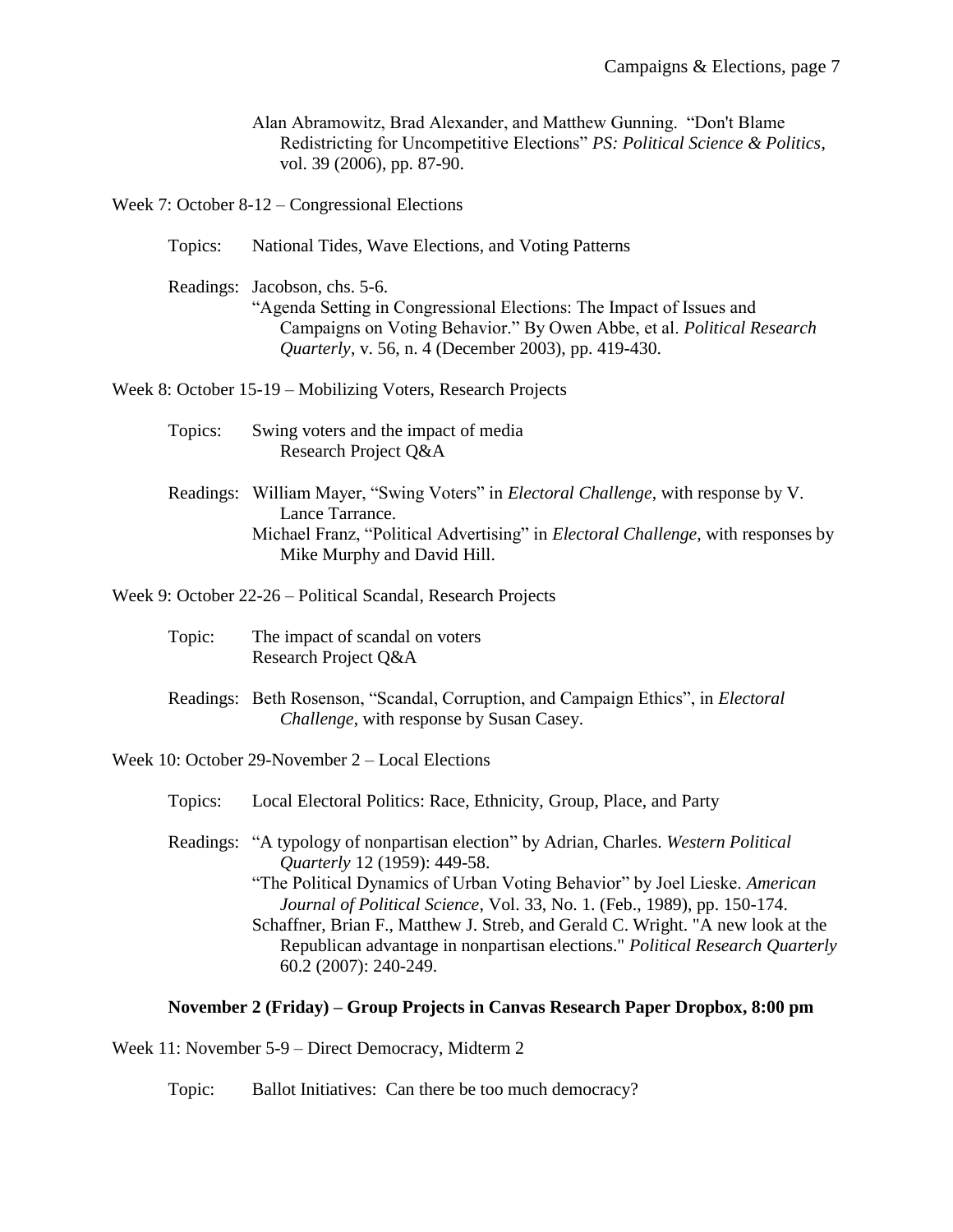Readings: "Direct Democracy and Candidate Elections" by Daniel Smith, in *Electoral Challenge*, ch. 9. "Grassroots Mobilization" by Peter Wielhouwer, in *Electoral Challenge*, ch. 10. "The Contingent Effects of Ballot Initiatives and Candidate Races on Turnout." By Mark Smith. *American Journal of Political Science,* Vol. 45, No. 3 (July 2001), pp. 700-706.

## **November 9 (Friday) – Midterm 2**

Week 12: November 12-16 – Turnout

| Topics: | Who Votes? And Who Doesn't?                                              |
|---------|--------------------------------------------------------------------------|
|         | Turnout in other democracies.                                            |
|         | Rational actor theory of voting: the "paradox of voting"                 |
|         | Election Laws: if voting were less costly, would voter turnout increase? |
|         |                                                                          |

Readings: Arend Lijphart. "Unequal Participation: Democracy's Unresolved Dilemma." *American Political Science Review*, v. 1, n. 1 (1997), pp. 1-14. Mary Fitzgerald. ["Greater Convenience But Not Greater Turnout"](file:///C:/Users/Home%20Computer%20-%20Ken/Documents/FILES/Campaigns%20&%20Elections/Fitzgerald,%20convenience%20not%20turnout%20(2005).pdf) *American Politics Research*[, v. 33, n. 6 \(November, 2005\)](file:///C:/Users/Home%20Computer%20-%20Ken/Documents/FILES/Campaigns%20&%20Elections/Fitzgerald,%20convenience%20not%20turnout%20(2005).pdf) John H. Aldrich. "Rational Choice and Turnout." *American Journal of Political Science*, Vol. 37, No. 1. (Feb., 1993), pp. 246-278.

Resource: [Voter Turnout, Comparative Data.xls](file:///C:/Users/Home%20Computer%20-%20Ken/Documents/FILES/Campaigns%20&%20Elections/Voter%20Turnout,%20Comparative%20Data.xls) [Rational actor model of voter turnout.doc](file:///C:/Users/Home%20Computer%20-%20Ken/Documents/FILES/Campaigns%20&%20Elections/Rational%20actor%20model%20of%20voter%20turnout.doc)

Term Paper: Overview

Week 13: November 26-30 – Turnout (continued)

- Topics: Does Negative Advertising Suppress Voter Turnout or Enhance it? Does voter contact induce turnout?
- Readings: Child Care & Early Education Research Connections. "Experiments and Quasi-Experiments." National Center for Children in Poverty and the Interuniversity Consortium for Political and Social Research. http://www.researchconnections.org/childcare/datamethods/experimentsquasi. jsp
	- Green, Donald P., Alan S. Gerber, and David W. Nickerson. "Getting out the vote in local elections: results from six door-to-door canvassing experiments." *Journal of Politics* 65.4 (2003): 1083-1096.
	- Ansolabehere, Stephen, et al. "Does Attack Advertising Demobilize the Electorate?" *American political science review* 88.04 (1994): 829-838.
	- Wattenberg, Martin P., and Craig Leonard Brians. "Negative campaign advertising: Demobilizer or mobilizer?" *American political science review* 93.04 (1999): 891-899.

Resource: [Getting Out the Vote in Local Elections.](file:///C:/Users/Home%20Computer%20-%20Ken/Documents/FILES/Campaigns%20&%20Elections/Getting%20Out%20the%20Vote%20in%20Local%20Elections.pdf)